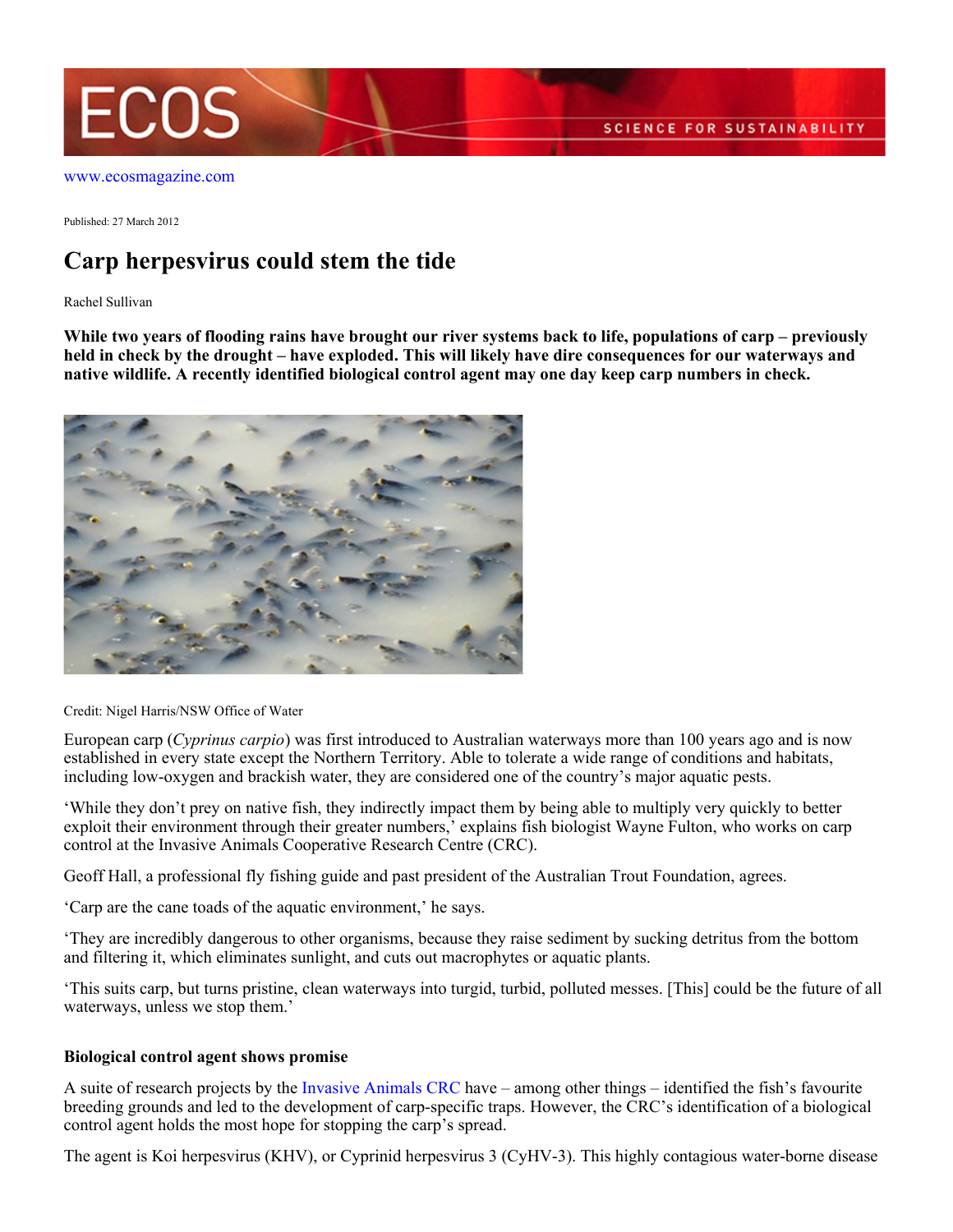first appeared in Israel in 1998 and spread rapidly to other parts of the world, including Japan, Indonesia and North America. It is specific to *C. carpio*, fast-acting, and kills 70–100 per cent of infected fish.

'Fish become infected after just a few seconds' contact with a carrier, with death occurring within a few days of exposure,' says Mr Fulton.

Undertaken at CSIRO's Australian Animal Health Laboratory and funded by the Invasive Animals CRC, the KHV research aims to ensure that the virus does not affect Australian native species. So far, Murray cod and silver perch (or golden perch) have been given the all-clear.

The way the disease is transmitted and likely to spread is also under investigation, as is the effect of environmental conditions (e.g. changes in water temperature) on KHV's potency.

'We know from our experience with rabbit haemorrhagic disease that cross-reactions with other viruses can potentially reduce its effectiveness in certain circumstances,' adds Mr Fulton.

'So, we are investigating its reaction to any other related viruses that may already be present in Australia, such as other cyprinid herpesvirus, CyHV-1 (carp pox) or CyHV-2 (goldfish haematopoietic virus).'



Credit: G. Heath/scienceimage

Currently, KHV is scheduled for release into Australian waterways in 2017, subject to the approval of the Australian Pesticides and Veterinary Medicines Authority (APVMA).

Recreational fishers welcome the prospect.

'We are cautiously optimistic about KHV and would certainly like to think that this is a solution to the problem of exploding carp numbers in the Murray–Darling Basin area,' says Christopher Collins, Executive Officer of the Victorian Recreational Fishing Peak Body.

Victorian trout angler, Mr Hall, would like to see the tests and approvals expedited so that the virus could be released earlier. He has been seeing carp moving steadily upriver towards Lake Eildon.

'We need to act quickly, or we will have another environmental disaster on our hands,' he warns.

## **Treading cautiously: the path to releasing KHV**

Led by [Dr Ken McColl](http://www.csiro.au/Organisation-Structure/Divisions/Livestock-Industries/KenMcColl.aspx), a team at CSIRO's Animal Health Laboratory is undertaking rigorous tests to determine KHV's suitability for use as a biological control agent and meet due diligence obligations before its release.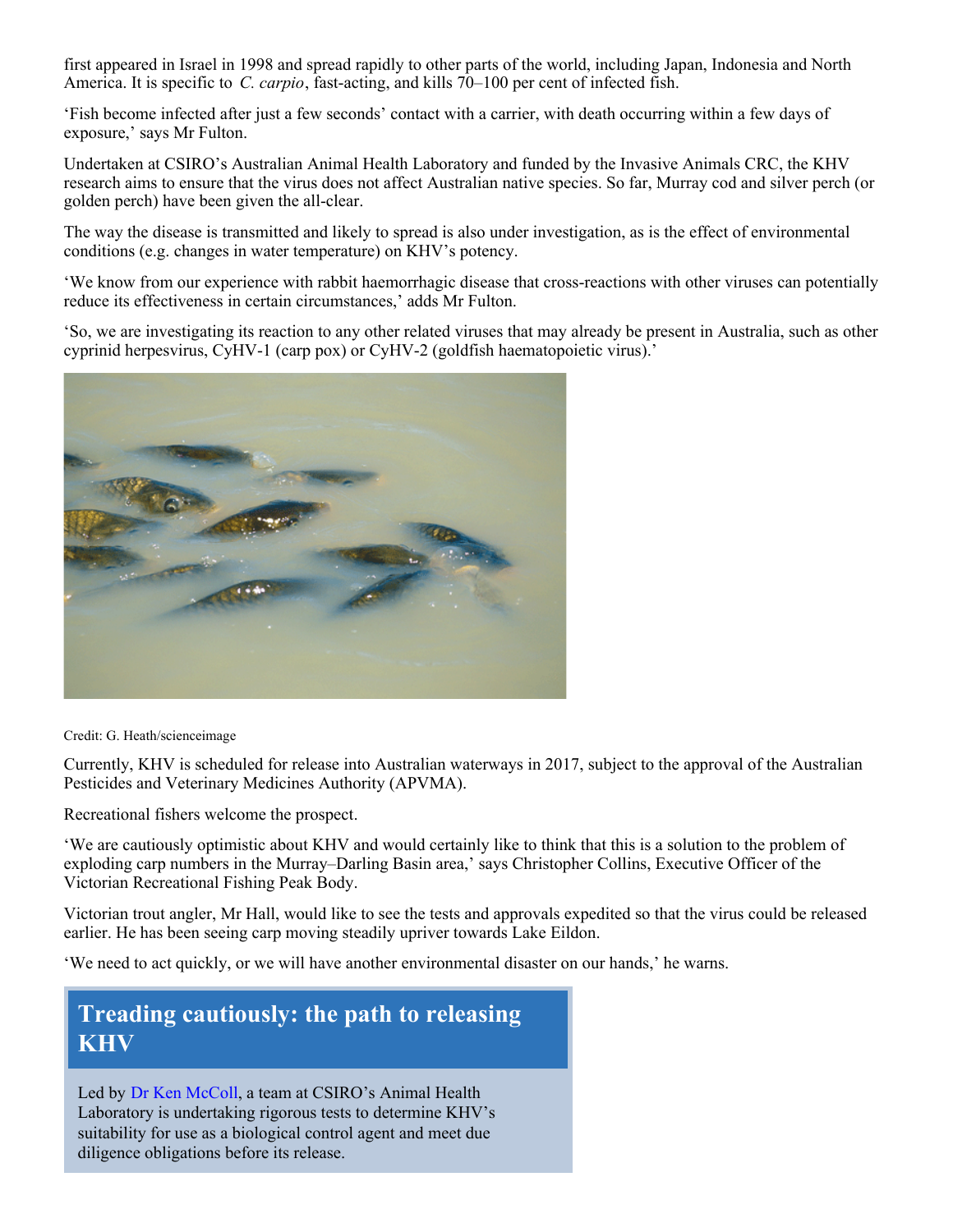The laboratory-based studies include:

- 1. examining the susceptibility of carp at different ages and sizes
- 2. screening Australian carp in the wild for other cyprinid herpesviruses, CyHV-1 or CyHV-2
- 3. determining the level, if any, of cross-protection that exposure to these viruses may confer on wild carp populations.

Researchers have also been developing models that simulate the release of KHV in a wild carp population to predict the virus' effectiveness, rate of spread and persistence, as well as how the hydrodynamics of different river systems might affect these factors.

Once these studies are completed and KHV's effectiveness as a biological control agent is verified, an extended public consultation phase will be undertaken, with the virus's final release date subject to APVMA approval.

In an announcement late last year, the Invasive Animals CRC said the release of the virus would be focused on carp spawning 'hotspots' to maximise impact. CRC-funded research has identified 18 such hotspots in the Murray–Darling Basin, as well as another nine areas with habitat features suggesting they may act as carp hotspots when flooded.

Seven of these 27 hotspots produce very high numbers of juvenile carp. These include the Macquarie Marshes, Namoi wetlands, Gwydir wetlands and Barmah-Millewa Forest. Release of the virus into such carp 'nurseries' would be particularly effective, as young carp are more susceptible to the virus than adult fish.



Straw-necked ibis nesting near the Gingham Watercourse in NSW's Gwydir wetlands – an environmentally significant habitat that is also a carp nursery hotspot. Liz Savage/Tara Schalk/DECCW